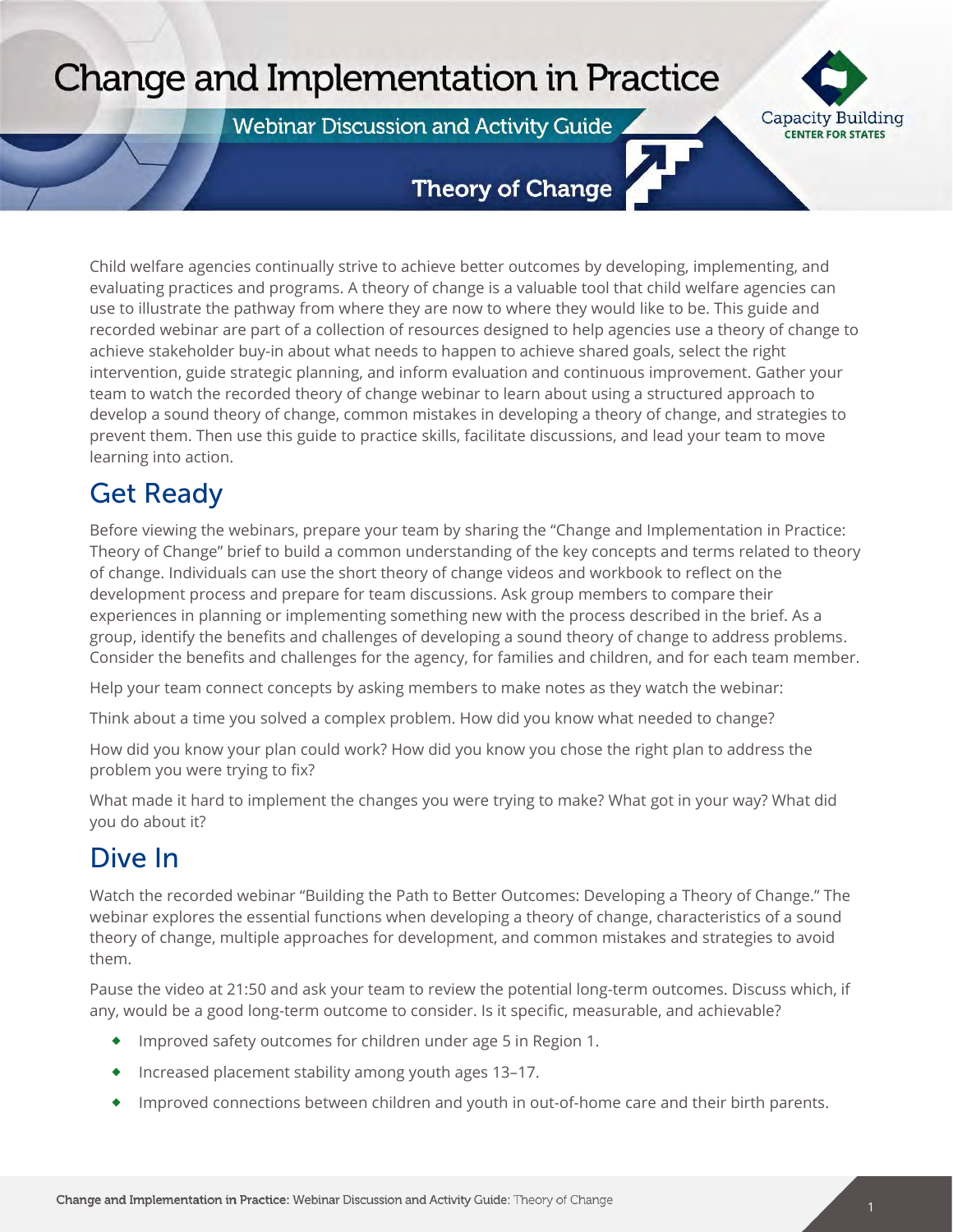- Improve engagement of noncustodial fathers in service planning over the next 2 years, ensuring they receive the services that meet their needs.
- All of the above.

Continue viewing and make note of the presenter's explanation.

# Talk About It

After viewing the webinar, allow your team to reflect on their notes. Lead a conversation about the different methods for developing a pathway to change, common missteps, and strategies to avoid them.

#### How to Develop a Theory of Change

- 1. Gather information on the problem statement, root causes, and target population.
- 2. Identify a long-term outcome.
- 3. Develop the pathway of change (causal links).
- 4. Define actions.
- 5. Document assumptions and rationale.
- Select questions to spark dialogue and move toward action.
- What was the biggest takeaway from the webinar?
- Have we used a structured process like this before to develop a pathway for change?
	- Were we successful in identifying the root cause, target population, problem statement, and long-term outcome?
	- What challenges did we encounter?
- Who should be at the table to develop a theory of change?
- What types of roles should be represented? What knowledge, skills, experience, and expertise are needed?
- In your experience, which roles are most frequently omitted from the discussion?
- ◆ Have we developed a logic model for our program/service?
	- ◆ If so, how does it differ from a theory of change?
	- Why is this important?

For practice, select a problem related to permanency, safety and risk assessments, service array, or family engagement, and use the staircase method or "so that" method to develop a theory of change.

Identify the problem statement and target population for developing a theory of change.

- Do you have a clearly defined problem statement, root cause(s), and target population?
- What data and information do you have that support these as the problem statement, root cause(s), and target population?
- Do you have consensus from stakeholders that these are the problems that need to be addressed?

Identify the long-term outcome you hope to achieve or changes that need to take place to successfully address the problem.

Does this outcome reflect changes in:

- ◆ People?
	- ◆ Does it reflect behavioral changes or enhanced knowledge or skill?
- ◆ The organization?
	- ◆ Does it reflect policy changes or cultural shifts?